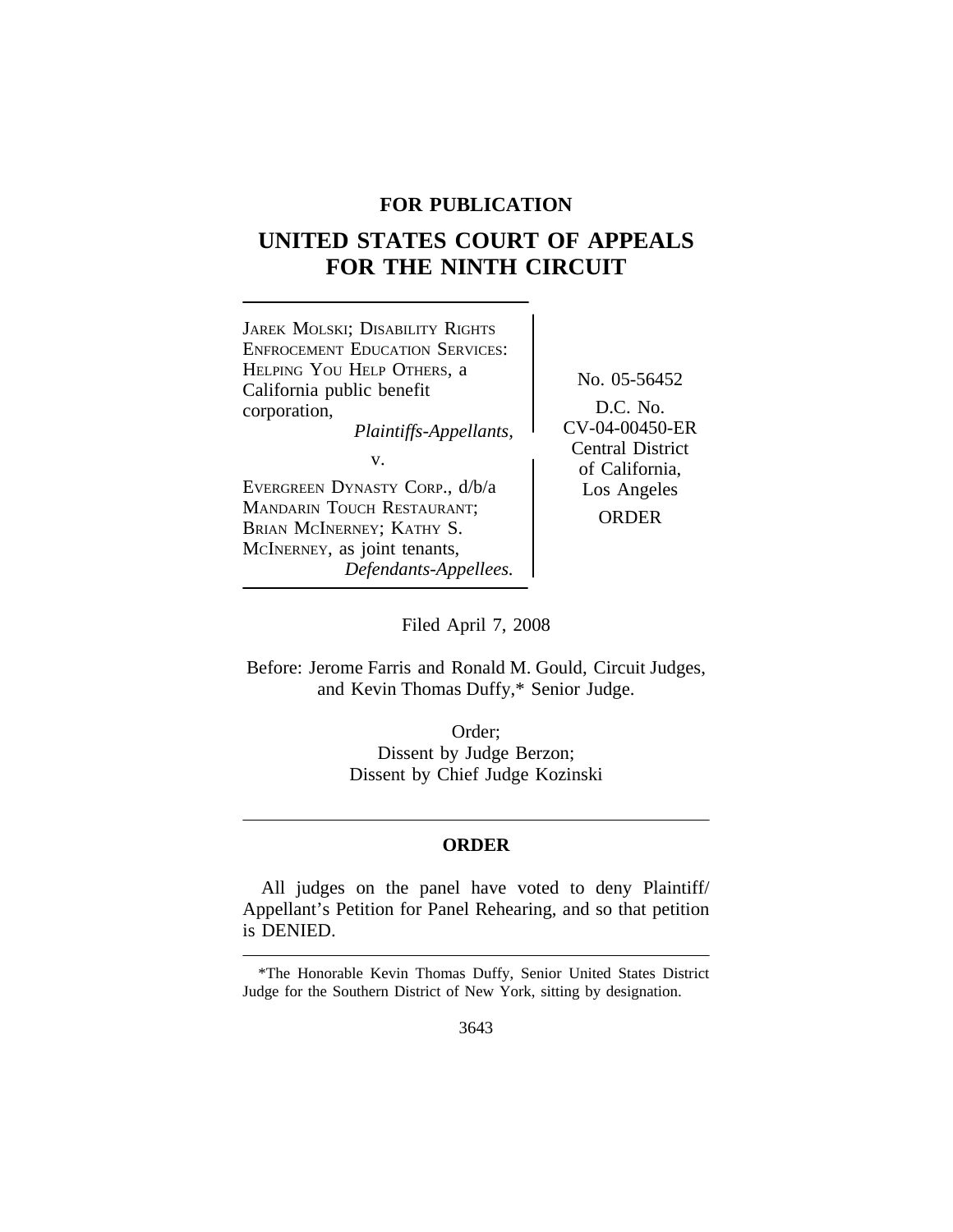The full court has been advised of Defendant/Appellee's Petition for Rehearing En Banc, and a judge of this court requested a vote on whether this case should be reheard en banc; however, a majority of the active judges did not vote in favor of en banc consideration. Fed. R. App. P. 35. Accordingly, the Petition for Rehearing En Banc is also DENIED. No further petitions for rehearing or rehearing en banc shall be considered.

BERZON, Circuit Judge, with whom KOZINSKI, Chief Judge, and PREGERSON, REINHARDT, HAWKINS, Mc-KEOWN, WARDLAW, W. FLETCHER, and PAEZ, Circuit Judges, join, dissenting from the denial of rehearing en banc:

Pre-filing orders infringe the fundamental right to access the courts. They are properly reserved for extreme situations where there is absolutely no possibility that the allegations could support judicial relief *and* filing the suit is a burden on both the court and the opposing party — a costly exercise in futility. Under those circumstances, less draconian sanctions will not suffice. Because, by any measure, this is not such a case, I respectfully dissent from the denial of rehearing en banc.

**I.**

The First Amendment right to "petition the Government for a redress of grievances" — which includes the filing of lawsuits — is "one of 'the most precious of the liberties safeguarded by the Bill of Rights.' " *BE & K Constr. Co. v. NLRB*, 536 U.S. 516, 524 (2002) (quoting *United Mine Workers v. Illinois Bar Assn.*, 389 U.S. 217, 222 (1967)). Consequently, a determination that a litigant has repeatedly filed frivolous and harassing lawsuits itself implicates his First Amendment interest in access to the courts. Indeed, where an individual's use of the courts is declared abusive or baseless,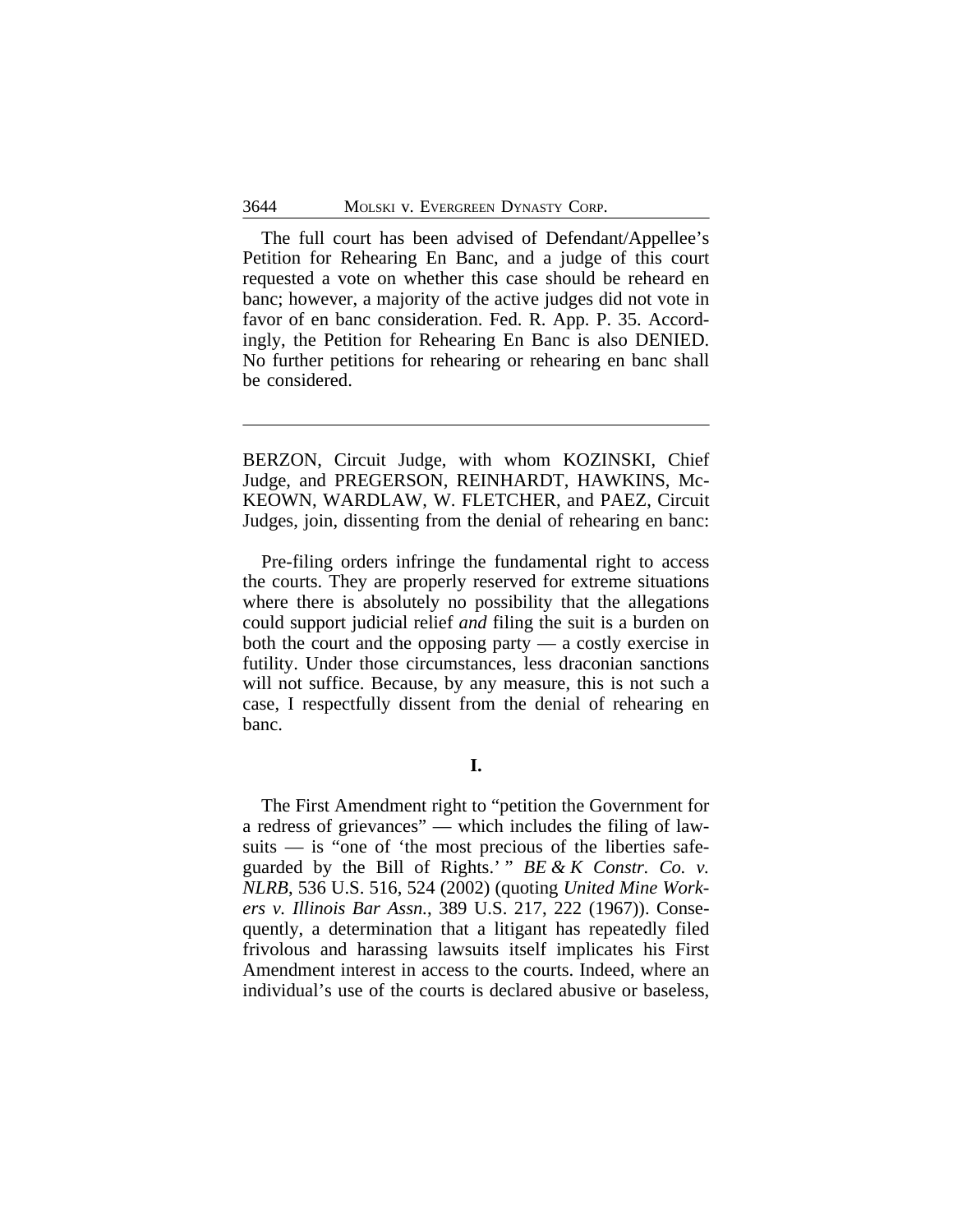"the threat of reputational harm[,] . . . different and additional to any burden posed by other penalties," is alone sufficient to trigger First Amendment concerns. *See id.* at 530.

Because the right to access the courts implicates due process and First Amendment rights, courts have been exceedingly reluctant to restrict such access. We have noted that because a pre-filing order "restricts an individual's access to the court system, it is an extraordinary remedy that should be narrowly tailored and rarely used." *Moy v. United States*, 906 F.2d 467, 470 (9th Cir. 1990). This is so even though litigants and lawyers covered by a pre-filing order are not entirely enjoined from filing suits covered by the order, but must obtain the court's approval first. This pre-clearance requirement is in itself a serious imposition on the right to access the courts: "Among all other citizens, he is to be restricted in his right of access to the courts. As far as he is concerned, his future filings run the risk of delay and even possible rejection before he can call upon defendants to respond to those filings. . . . We cannot predict what harm might come to him as a result, and he should not be forced to predict it either. What he does know is that a Sword of Damocles hangs over his hopes for federal access for the foreseeable future." *Id*.

Because it interferes with the basic right of court access, "[a]n injunction cannot issue merely upon a showing of litigiousness." *Id.* Rather, "[t]he plaintiff's claims must not only be numerous, but also be *patently without merit*." *Id.* (emphasis added). Other circuits have similarly emphasized the extreme caution to be used in imposing such orders. *See, e.g.*, *In re Powell*, 851 F.2d 427, 434 (D.C. Cir. 1988) ("[M]ere litigiousness alone does not support the issuance of an injunction. Both the number and content of the filings bear on a determination of frivolousness or harassment." (citation and footnote omitted)); *In re Oliver*, 682 F.2d 443, 446 (3d Cir. 1982) ("Oliver's litigiousness alone would not support an injunction restricting his filing activities. . . . [L]egitimate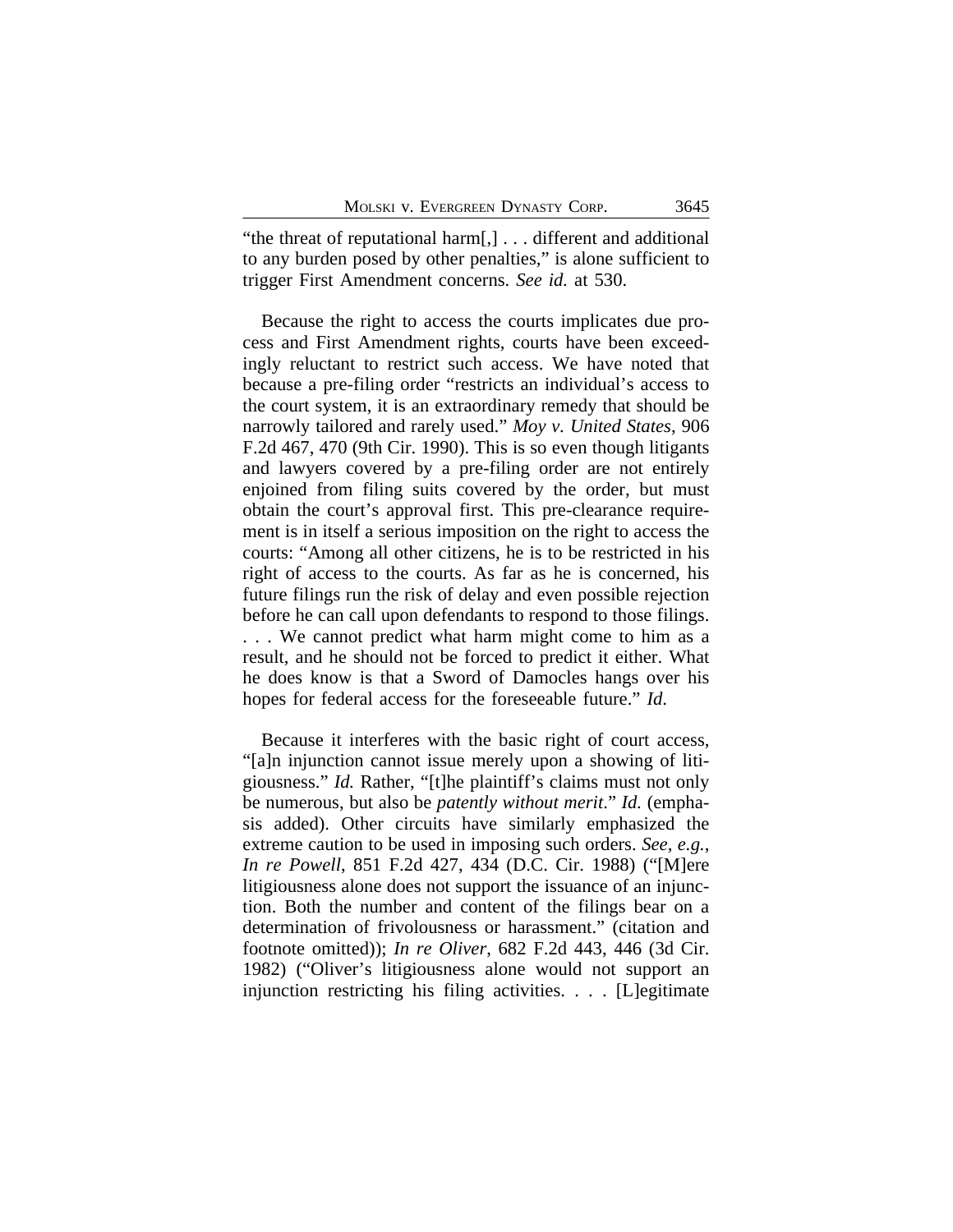claims should receive a full and fair hearing no matter how litigious the plaintiff may be.").

The insistence that potentially meritorious suits, however numerous and similar, cannot be the basis for a pre-filing order has echoes in analogous areas of law that similarly reflect the First Amendment protection accorded court access. Under California law, for example, the California Supreme Court, emphasizing the importance of assuring access to the courts, has repeatedly held that improper motive alone is not sufficient basis for establishing the tort of abuse of process. *See Oren Royal Oaks Venture v. Greenberg, Bernhard, Weiss & Karma, Inc.*, 728 P.2d 1202, 1209 (Cal. 1986) ("[T]he mere filing or maintenance of a lawsuit — even for an improper purpose — is not a proper basis for an abuse of process action."). The United States Supreme Court has established a similar test in determining when litigation can be enjoined or declared unlawful: "[O]ur holdings [in prior cases] limited regulation to suits that were both objectively baseless *and* subjectively motivated by an unlawful purpose." *BE & K Constr.*, 536 U.S. at 531 (emphasis in original) (discussing the sanctioning of litigation under the antitrust laws or as an unfair labor practice under the National Labor Relations Act).

#### **II.**

The panel opinion pays lip service to the long-standing and constitutionally-based principle that "[a]n injunction cannot issue merely upon a showing of litigiousness. The plaintiff's claims must not only be numerous, but also be patently without merit." 500 F.3d 1047, 1059 (9th Cir. 2007) (quoting *Moy*, 906 F.2d at 470). Yet, neither the panel nor the district court contend that all or most of Molski's hundreds of ADA claims actually lack merit. In fact, both expressly concede that they are probably meritorious. *Id.* at 1062 ("We acknowledge that Molski's numerous suits were probably meritorious in part — many of the establishments he sued were likely not in compliance with the ADA."); *Molski v. Mandarin Touch*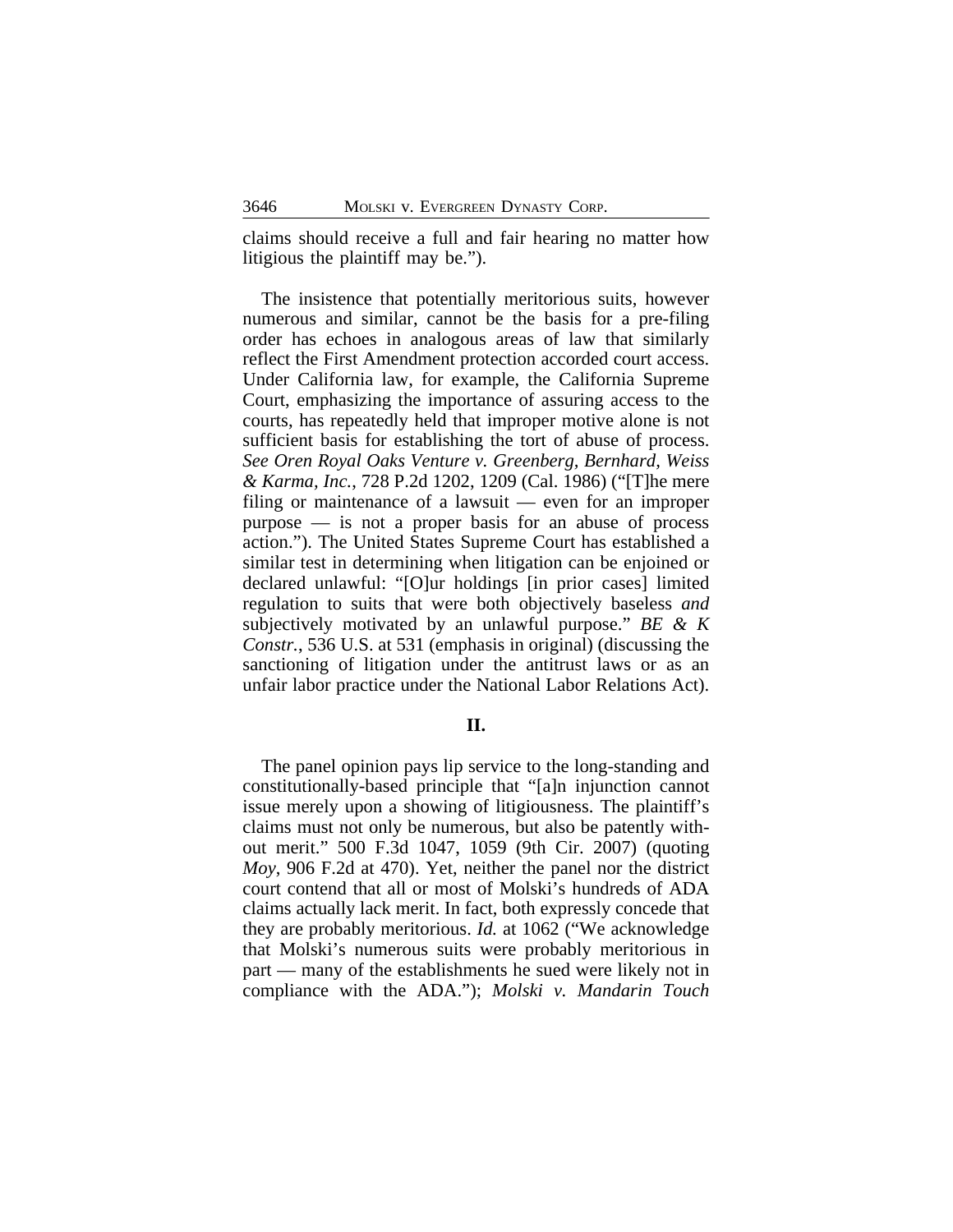*Rest.*, 347 F. Supp. 2d 860, 865 (C.D. Cal. 2004) ("It is possible, even likely, that many of the businesses sued [by Molski] were not in full compliance with the ADA."). Instead, the panel relies on the district court's finding that Molski's "*claims of injury* . . . were patently without merit," and concludes this is enough to make the litigation frivolous. 500 F.3d at 1059 (emphasis added).

As an initial matter, the district court's conclusion that Molski fabricated many allegations of injury, which was affirmed by the panel, simply cannot meet our standard for factual frivolousness. To be frivolous, factual allegations must be "wholly fanciful" or "conflicting with facts of which the district court may take judicial notice." *Franklin v. Murphy*, 745 F.2d 1221, 1228 (9th Cir. 1984) (internal quotation marks omitted) (quoting *Crisafi v. Holland*, 655 F.2d 1305, 1307-08 (D.C. Cir. 1981) (per curiam)); *see also In re Thomas*, 508 F.3d 1225, 1227 (9th Cir. 2007) (importing *Franklin*'s factual frivolousness standard to reviewing appeals submitted pursuant to pre-filing orders).

The district court and the panel relied solely upon the similarity and multitude of Molski's injuries: Numerous complaints alleged that he incurred physical injuries while attempting to overcome non-ADA-compliant public accommodations. The panel asserts that "it is very unlikely that Molski suffered the same injuries, often multiple times in one day, performing the same activities — transferring himself from his wheelchair to the toilet or negotiating accessibility obstacles. Common sense dictates that Molski would have figured out some way to avoid repetitive injury-causing activity; even a young child who touches a hot stove quickly learns to avoid pain by not repeating the conduct." 500 F.3d at 1059. On this reasoning, the panel concludes that the district court's finding that Molski "plainly lied" in his injury allegations was not clearly erroneous.

But the similarity of these injuries alone does not lead to the conclusion that the allegations are patently false. First, as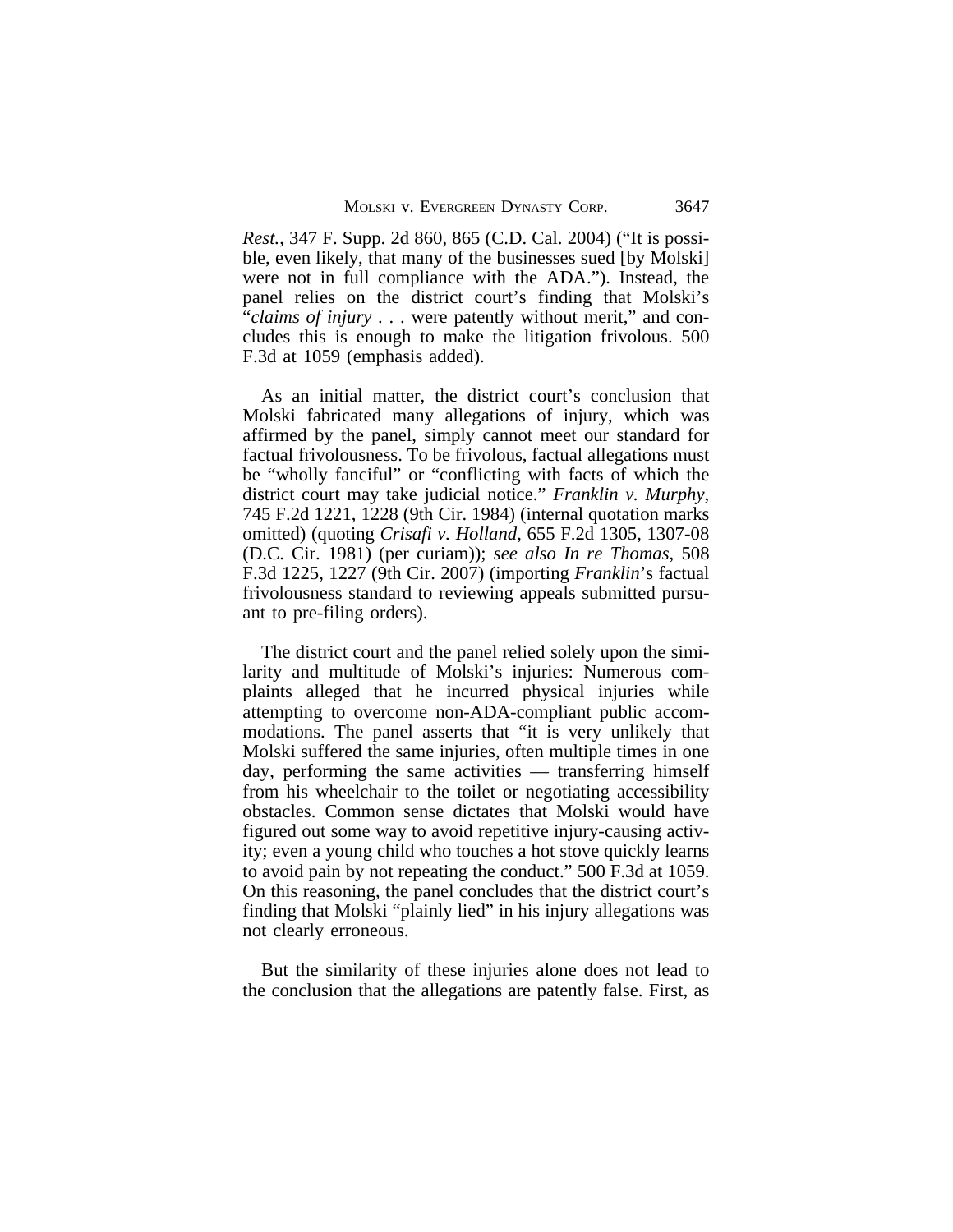the panel concedes, "[b]ecause many of the violations Molski challenged were similar, it would have been reasonable for Molski's complaints to contain similar allegations of barriers to entry, inadequate signage, and so on." *Id.* In addition, Molski provided a reasonable explanation for the similarity of his injuries and the injurious nature of seemingly small acts. As another district court explained, in rejecting the district court's analysis here and declining to find Molski a vexatious litigant:

Molski explains that, as a paraplegic, he relies entirely on his upper extremities and the strain of the improper transfers to the toilet are real injuries to him. Even though the pain might be short-lived, the cumulative effect of the multiple injuries is to wear down his upper extremities, joints, and shoulders. Molski also frequently injures his buttocks when forced to transfer to a toilet that is not configured in compliance with the ADA. Molski explains that, because he sits on his buttocks all day, bruises on his buttocks do not heal quickly or easily. . . .

Molski supports the veracity of his claims of injury with a declaration from his treating physician, Dr. Thomas Lyle Hedge. . . . Dr. Hedge declares that Molksi [sic] has suffered "repetitive, continuous and cumulative" trauma/physical injury to the upper extremities from confronting architectural barriers such as unpaved pathways and toilets without proper grab bars or at an improper height.

*Molski v. Rapazzini Winery*, 400 F. Supp. 2d 1208, 1210-11 (N.D. Cal. 2005) (record citations omitted). Given this explanation,**<sup>1</sup>** the factual allegations of injury here were simply not

**<sup>1</sup>**Molski and Dr. Hedge both submitted declarations in the instant case providing the same explanations accepted in *Rapazinni Winery*.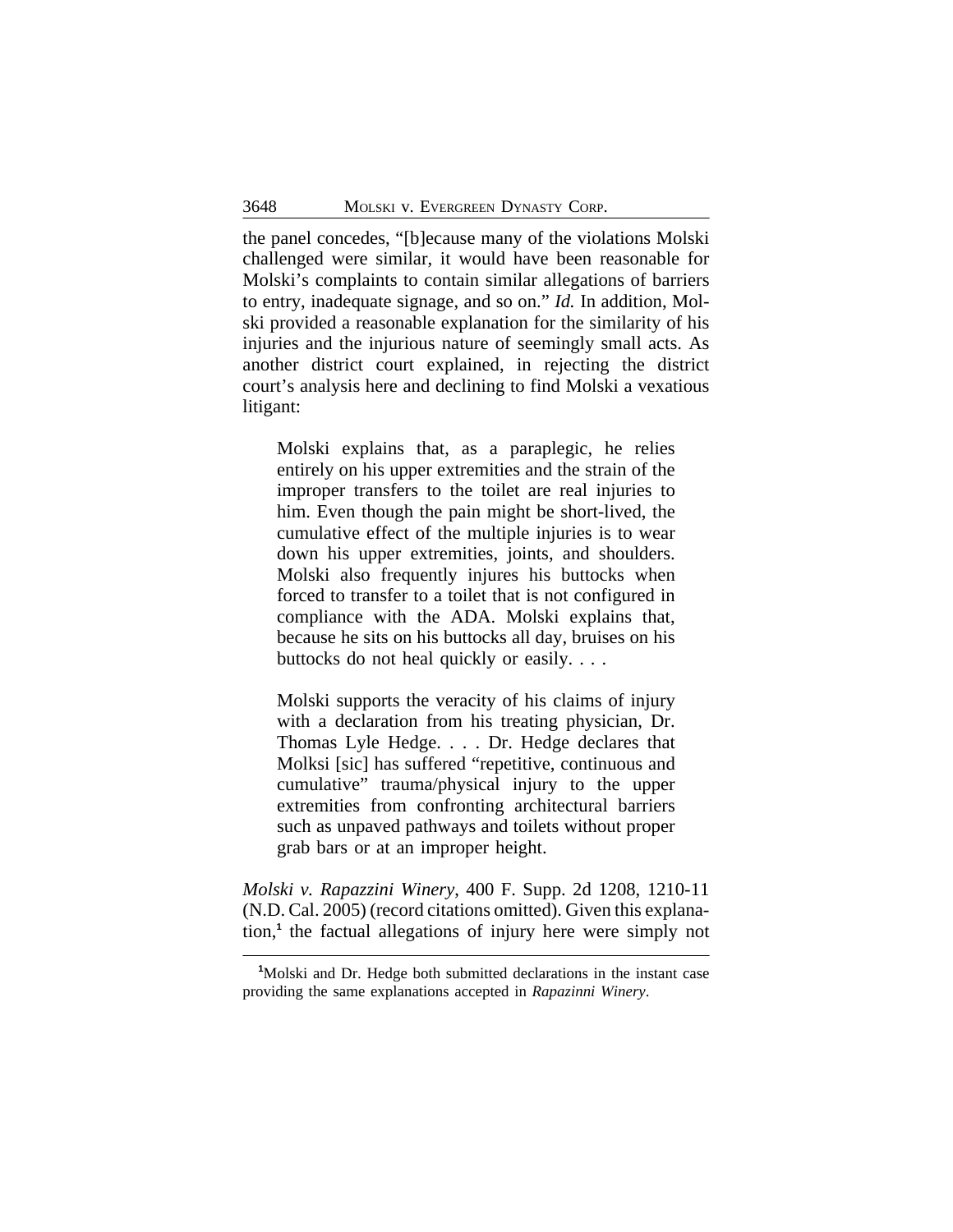"wholly fanciful," *Franklin*, 745 F.2d at 1228, even if the incremental nature of the alleged injury was not spelled out.

But even if Molski's allegations of injury *were* meritless, the pre-filing order would not be justified: The allegations of injury are entirely irrelevant to Molski's ADA causes of action; past actual injury is not necessary to bring a claim under Title III of the ADA. *Molski v. M.J. Cable, Inc.*, 481 F.3d 724, 730 (9th Cir. 2007). Allegations of injury are not necessary either to sue for statutory damages under California's Unruh Act. *Botosan v. Paul McNally Realty*, 216 F.3d 827, 835 (9th Cir. 2000). The panel appears to so recognize, but suggests that there are some scenarios under which Molski might want to pursue actual rather than statutory damages under state law, so the allegations of physical injury "are not entirely irrelevant." 500 F.3d at 1060 n.6. That may be. But the tangential connection of the physical injury allegation to the potential for success in the cases certainly makes it difficult to characterize the complaints as a whole as frivolous in any ordinary sense of that term.

The panel's other complaints similarly fail to justify a prefiling order. The panel complains that Molski sought daily statutory damages under California law, yet recognizes that these claims "might have been legally justified" because of a split among district courts on the issue. *Id.* at 1060 & n.5. The panel also relies upon the fact that Molski often waited a year before filing suit, which greatly increased the statutory damages claim. But this conduct is permitted under the statute; if there is a problem created by the statutory scheme, the appropriate fix is legislative, not judicial.

In sum: The panel justifies its ruling by relying on assertedly false claims of injury that would be relevant only under California law and on permissible litigation strategies that increase Molski's damages claim under California law. Not only do these reasons entirely fail to justify the extreme sanction of a pre-filing order, they are also exclusively con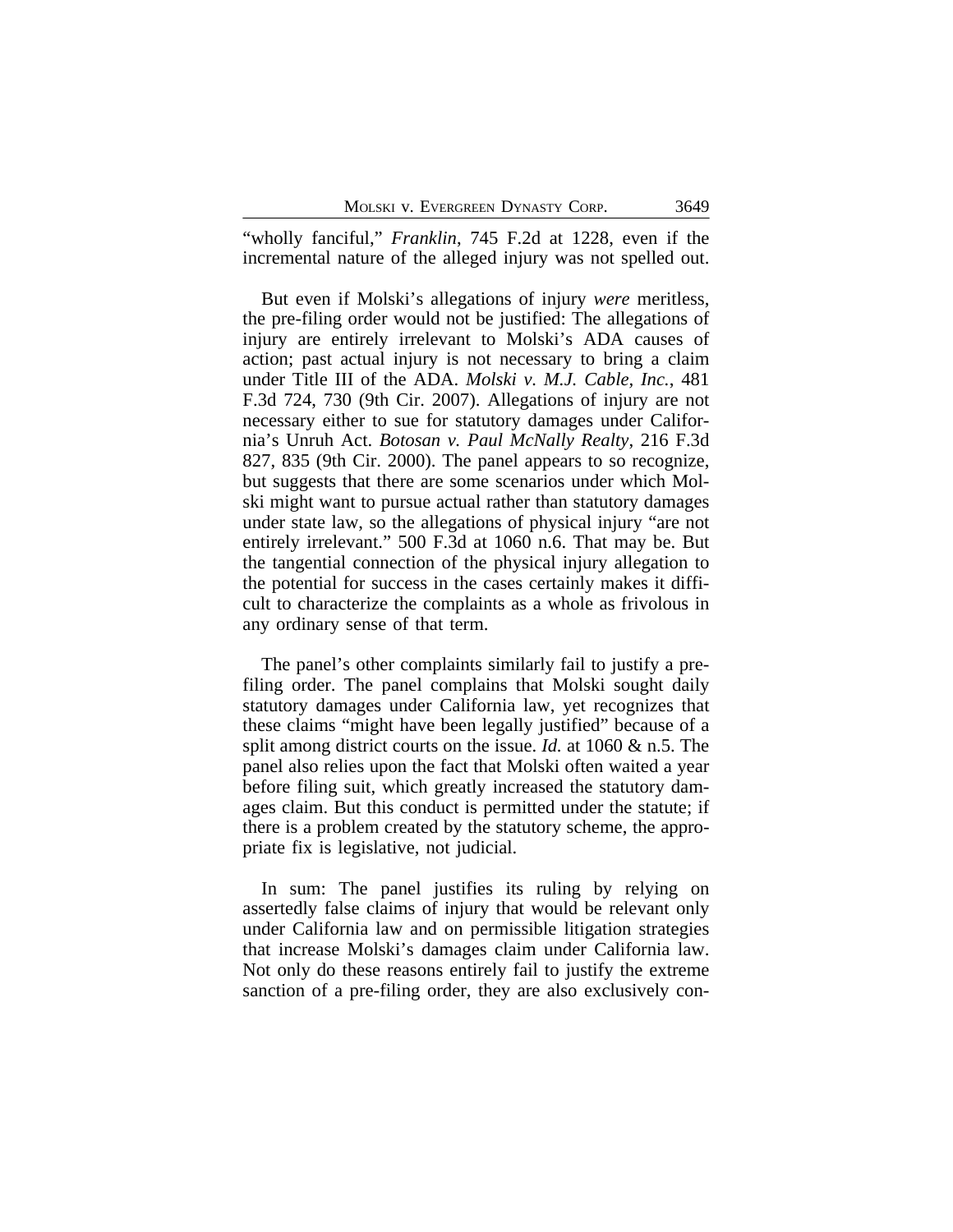cerned with Molski's claims under state law. Yet the prefiling order enjoins Molski from filing only *federal ADA claims*. "If we are to permit pre-filing restrictive orders, these orders must be narrowly tailored to closely fit the specific vice encountered." *De Long v. Hennessey*, 912 F.2d 1144, 1148 (9th Cir. 1990). At the very least, the pre-filing order should restrict Molski's ability to file access claims only under California law. What we have here, in other words, is not a "close[ ] fit" but a grotesquely oversized pre-filing order, going far beyond the only "vice[s] encountered" in the complaints, none of which have anything at all to do with the allegations of ADA violations.

## **III.**

I recognize that some of the tactics used by Molski and the Frankovich Group are cause for concern. But there are ample avenues for addressing any concerns raised by this case avenues that do not involve one judge, acting alone, imposing a pre-filing order that covers an entire district.**<sup>2</sup>**

Let me emphasize the impact of the district court's decision: *One judge* has determined that Molski and the Frankovich Group are forbidden to file ADA complaints without prior approval in the *entire Central District*. That judge has not in any way specified what standards will be used in deciding which cases may be filed and which may not. Other judges in that district may disagree with the imposition of the pre-filing order — in fact, a majority may. Yet, they have no say at all in the matter. The likelihood of internal disagreement is highlighted by the fact that a judge in the Northern District has determined, on a similar record, that Molski should *not* be subjected to a pre-filing order. *Molski v. Rapazzini Winery*, 400 F. Supp. 2d at 1209-12. So Molski can now

**<sup>2</sup>**Perhaps because of the existence of so many alternative avenues for sanctioning counsel, pre-filing orders have been overwhelmingly, if not exclusively, issued against *pro se* parties.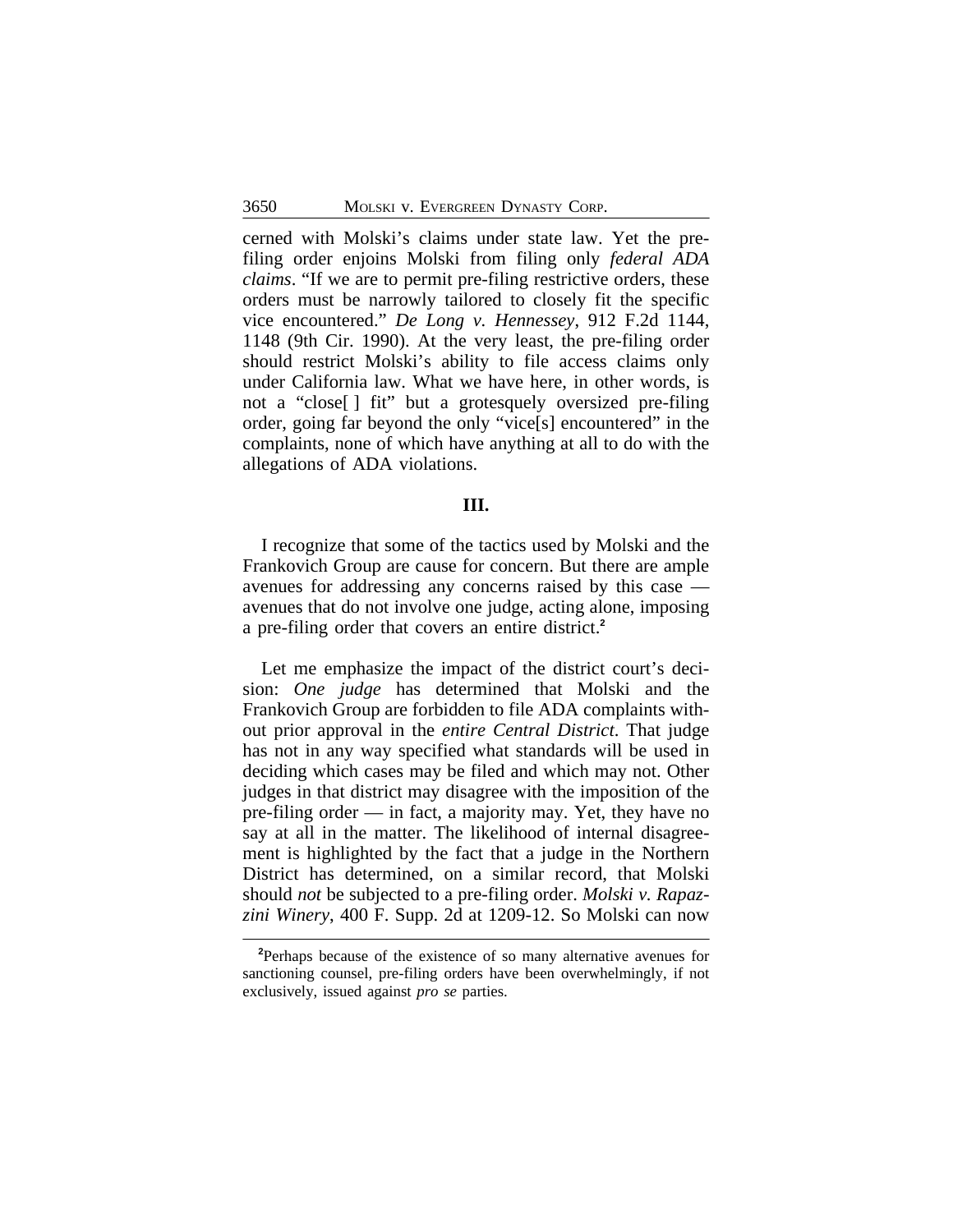bring ADA suits in the Northern District seeking to assure access in places of public accommodation, but cannot do so in the Central District without subjecting himself to prescreening by a single judge.

There are alternative mechanisms for addressing the perception that a litigant or lawyer is engaged in widespread litigation abuse — mechanisms that do not allow one judge, acting alone, to bar the courthouse door in perpetuity. The Central District, like most districts, has detailed procedures to investigate and sanction attorney misconduct. *See* C.D. CAL. LOCAL R. 83-3. This process permits the involvement of multiple judges and members of the bar, rather than the one-judge disciplinary committee presented here. Or, if the conduct of ADA litigation concerns the entire Central District judiciary, the court as a whole can issue a general order setting forth particular guidelines for ADA access cases, as the Northern District has. *See* N.D. CAL. GEN. ORDER 56.

Moreover, Rule 11 is designed to deal on a case-by-case basis with the precise abuse found here: false factual allegations. *See* FED. R. CIV. P.  $11(b)(3)$ ,  $(c)(1)$  (requiring an attorney or unrepresented party to certify that "the factual contentions [contained in a pleading or motion] have evidentiary support" and permitting sanctions on "any attorney, law firm, or party that violated the rule or is responsible for the violation"). As far as I can tell, Rule 11 sanctions have never been imposed on either Molski or the Frankovich Group for their ADA litigation. Surely a lesser sanction in an individual case should first be attempted to cure any offending conduct before a broad pre-filing order covering all future cases is imposed. *See Lysiak v. CIR*, 816 F.2d 311, 312 (7th Cir. 1987) (imposing pre-filing order where "the pattern of baseless litigation generated by Lysiak, even after prior sanction, demonstrates that it would be fruitless simply to impose an additional monetary penalty").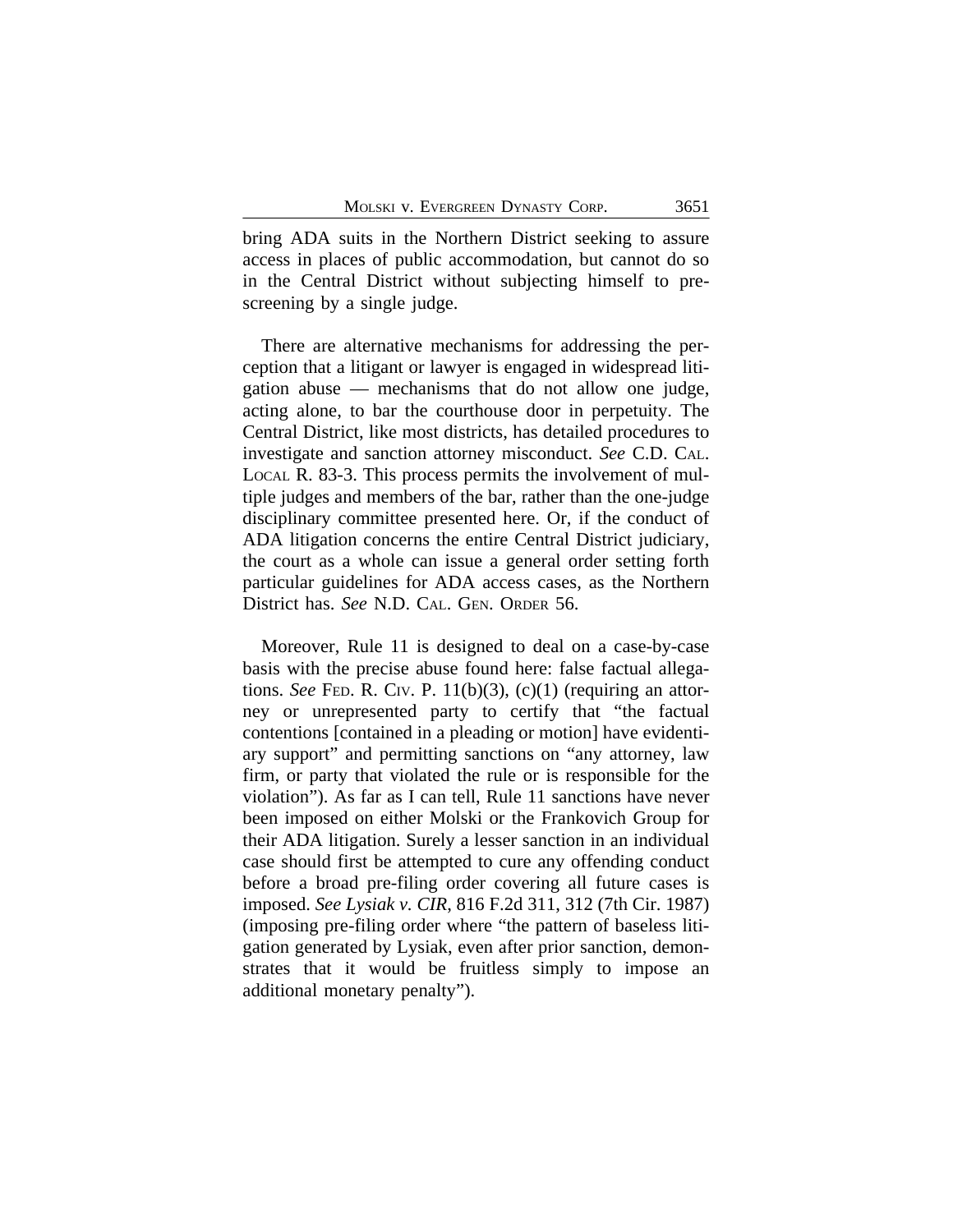### **IV.**

At bottom, the panel may be uncomfortable with ADA litigation that it suspects is being brought to induce settlement.**<sup>3</sup>** This concern with serial access litigation is shared by many, rightly or wrongly. But the phenomenon is a creature of our federal and state statutes and cannot justify the issuing of prefiling orders that enjoin meritorious lawsuits. Moreover, while self-interest surely drives serial access litigation in part, the reason there *can* be so many lawsuits about access to public accommodations is that there are so many violations of the laws that seek to assure access, and so many disabled people are thwarted from participating equally in the activities of everyday life. I fear that the panel's opinion may be widely used to restrict critical private enforcement of civil rights laws by other litigants and lawyers. This case should have been heard en banc to prevent that result.

KOZINSKI, Chief Judge, with whom Judges REINHARDT, W. FLETCHER and PAEZ join, dissenting from the order denying the petition for rehearing en banc:

I agree with Judge Berzon that neither the district court nor our panel had an adequate basis for finding that Molski "plainly lied" about his injuries, or that his "claims of injury . . . were patently without merit." *Molski* v. *Evergreen Dynasty Corp.*, 500 F.3d 1047, 1059 (9th Cir. 2007); *see Molski* v. *Mandarin Touch Restaurant*, 347 F. Supp. 2d 860, 867 (C.D. Cal. 2004). But I do so on an additional ground: The district court had no power to make such findings, nor a

<sup>&</sup>lt;sup>3</sup>It is not clear why the settlements are so troubling. Judging by the dozens of settlement agreements in the record, the vast majority of these settlements include provisions for remedying barriers to access — precisely the goal sought by the ADA — as well as small amounts of monetary relief and payment of attorney's fees.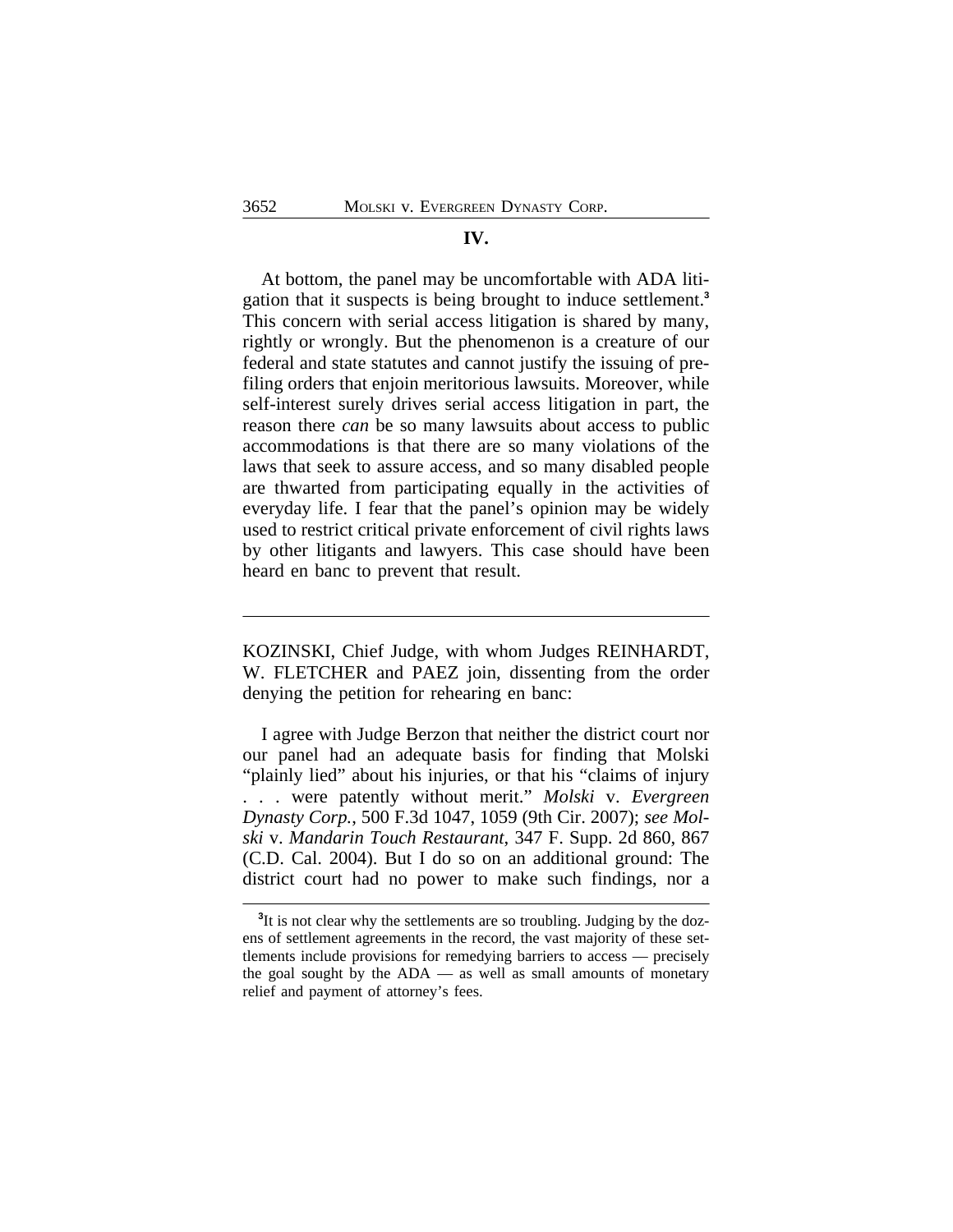record to base them on, because it never held an evidentiary hearing.

Oh, sure, the docket indicates (somewhat misleadingly) that a "hearing" was held on the vexatious litigant motion, but it plainly was not an evidentiary hearing. What happened instead is this: The judge spent the first half of the hearing berating Molski and his lawyers, in pretty much the same terms as his subsequent order—which suggests that his views were cast in cement by the time of the "hearing." *Compare* Excerpts of Record (ER) 1094 ("After examining plaintiff's extensive collection of lawsuits . . . ."), *and* ER 1097 ("The Court simply does not believe that Molski suffered 13 identical injuries generally to the same part of his body, in the course of performing the same activity, over a five-day period."), *with Mandarin Touch Restaurant*, 347 F. Supp. 2d at 864 ("After examining Plaintiff's extensive collection of lawsuits . . . ."), *and id.* at 865 ("The Court simply does not believe that Molski suffered 13 nearly identical injuries, generally to the same part of his body, in the course of performing the same activity, over a five-day period."). After the judge was done, Molski's counsel was allowed to address the court, ER 1102-06, but no witnesses testified, no evidence was presented, there was no cross-examination and there were no evidentiary rulings—in short, there was no trial. Molski, whose veracity the district court impugned, was not even present.

How then did the judge manage to make factual findings, and how does this panel affirm those findings on appeal? It's bad enough that the panel relies on its own armchair wisdom about plaintiff's supposed ability to avoid repetitive injuries, *Evergreen Dynasty*, 500 F.3d at 1059, rather than looking to whether the record supports the findings of the district court. Worse still is that there is no record the panel could consult if it were of a mind to do so. There is no statement at all from Molski himself, as the complaint is not verified. The panel does not find the absence of an evidentiary record remarkable,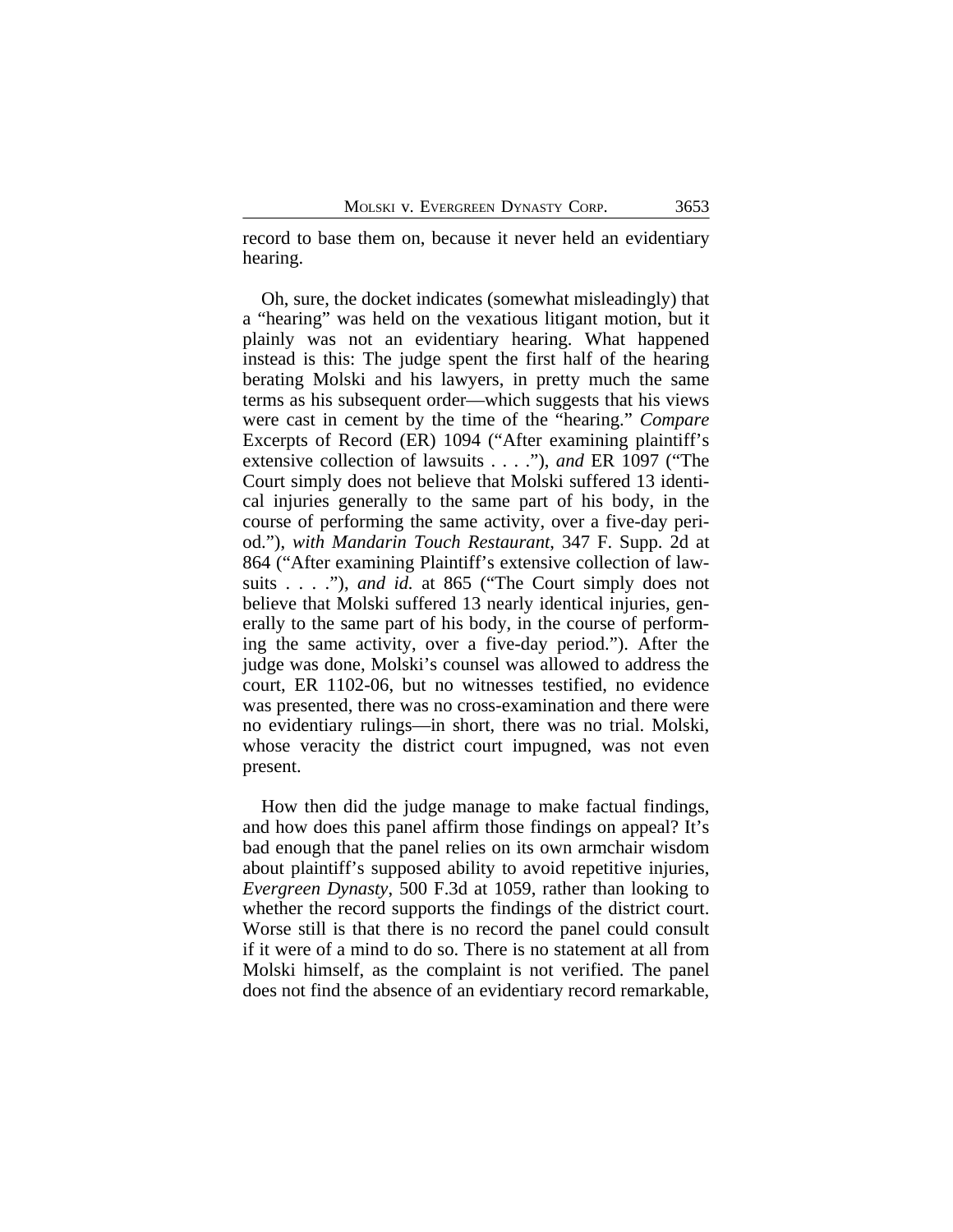perhaps laboring under the mistaken impression that there must be an evidentiary record somewhere under all that paper. Still and all, those of us unfamiliar with the alchemy of making findings based on no evidence—and affirming them based on no record—would dearly love to know why the absence of an evidentiary record is not an insuperable obstacle to affirming a district court's factual finding.

The bottom line is this: The district court made, and the panel affirms, a finding that Molski is a liar and a bit of a thief, without any evidence at all. The district court and the panel also manage to find that plaintiff just couldn't have suffered the injuries he alleges, without the benefit of an expert or any other proof. But does the district court have authority to make findings that severely curtail access to the federal court, not only for plaintiff but also for his lawyers and their other clients (present and future), without swearing in a single witness? Without giving notice and an opportunity to present evidence? Without cross-examination? Without any of the other rudiments of due process? Isn't Molski at least entitled to get on the stand, look the judge in the eye and tell his story?

Fortunately, there's a cure. The lawyers and judges of the Central District don't have to put up with this kind of tyranny by one judge acting entirely on his own. A member of a multi-judge court should not be able to single-handedly cut off one party or law firm's access to all the other judges of the court. The Central District judges can and should adopt a local rule or general order that any judge wishing to bar a litigant or a law firm from accessing the court must obtain the concurrence of a committee of his colleagues. Enforcement of the order, too, should not be entrusted to the judge who entered it, as he may take an unduly broad view as to its scope. Far wiser, and fairer, to have other judges, drawn at random, enforce the order in future cases.

By adopting such measures, the court would ensure that draconian orders such as this one will not be the handiwork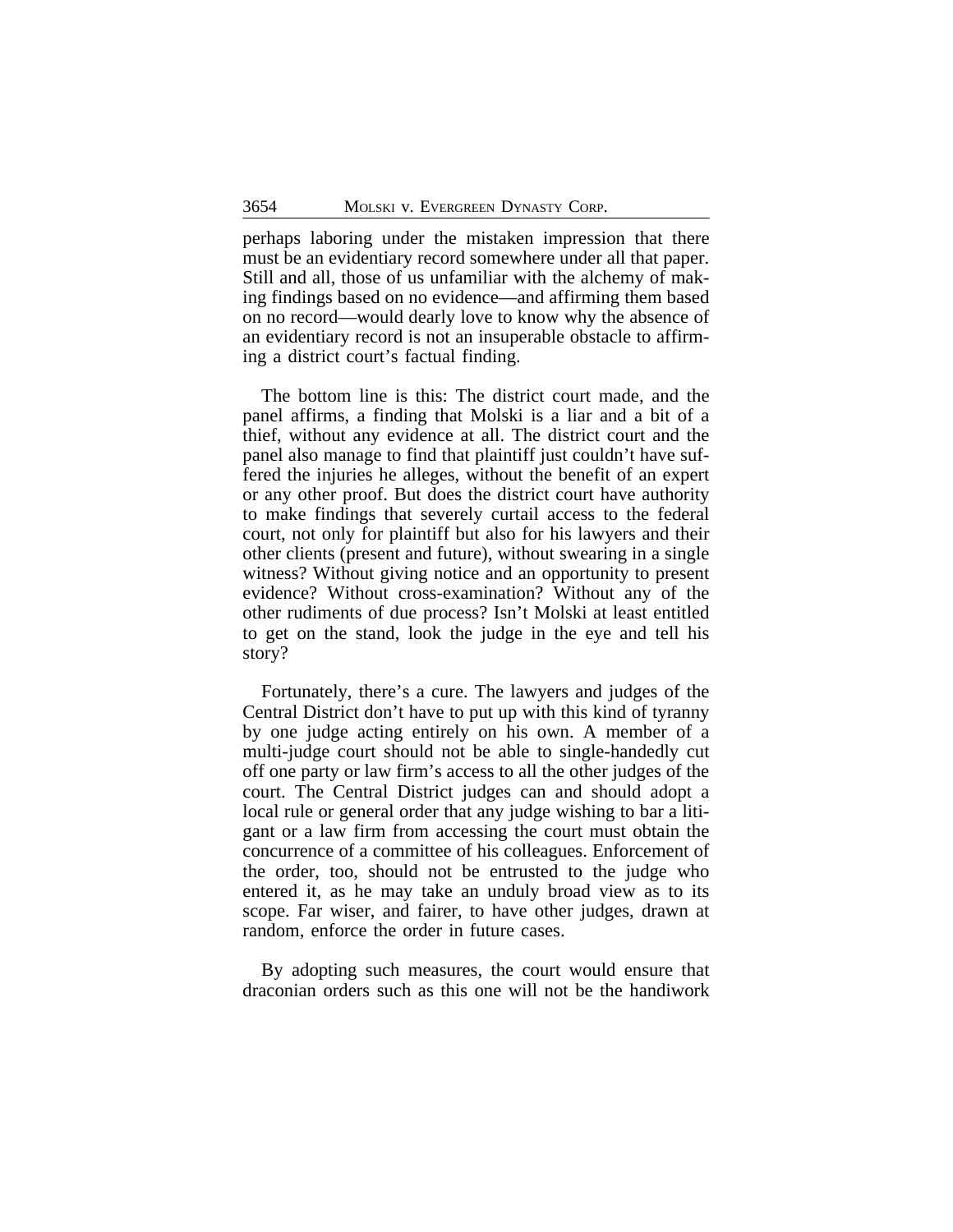of a single judge, subject only to cursory supervision by the court of appeals, but a shared responsibility of the court's judges, as such orders should be. And the new local rule or general order should be applied retroactively to Molski's case.

Like Judge Berzon, I'm very sorry that such an order was ever entered, and on such a non-existent record. I'm even sorrier that our panel has seen fit to affirm it, and that our full court has chosen to look the other way. But ultimately, it's up to the judges of the Central District to ensure that due process is upheld and that an injustice is avoided. I have every confidence that they will be equal to the task.